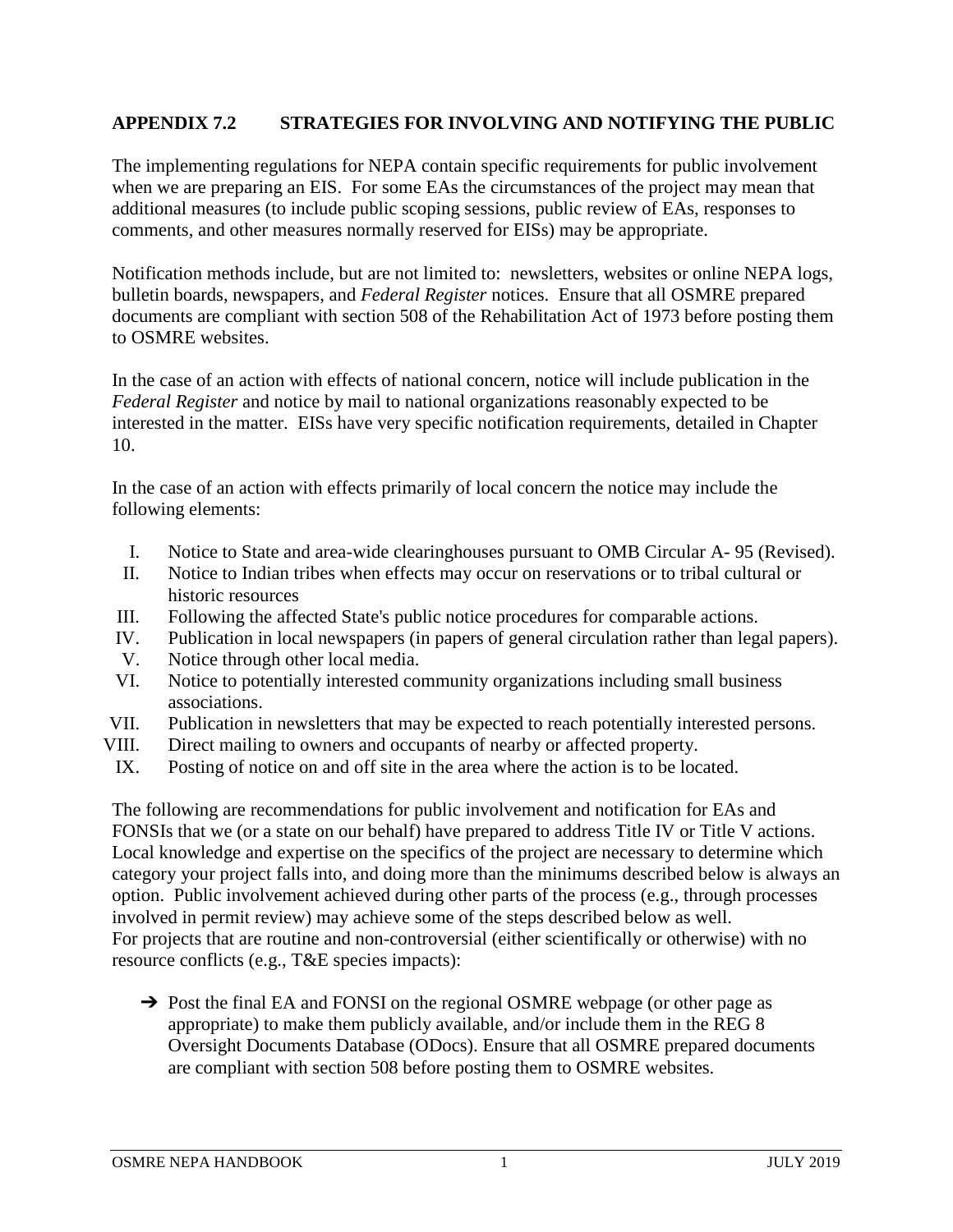→ Ensure that known interested parties/agencies/state clearinghouses (if applicable) are notified of the availability of the documents. This may mean a direct mailing (email is fine) to these parties.

For less routine projects (i.e., where there are T&E species impacts, wetlands impacts, or any other type of resource conflict that would reasonably indicate that interest outside of OSMRE is likely):

- → Post the EA and unsigned FONSI and provide a reasonable comment period (7 to 30 days depending on the complexity of the project and level of controversy) to provide the public an opportunity to review and comment on our analysis (rather than just providing them a notice of our decision via the FONSI).
- → As above, ensure that known interested parties/agencies/state clearinghouses (if applicable) are adequately notified of the availability of the documents.
- → In areas without widespread internet access, supplement these efforts with other media as necessary, e.g., print and radio. Publish newspaper notices of availability for the EA and unsigned FONSI. It is not necessary to publish either document in their entirety (just a notice informing the public where they can find the documents). Publish notices for a minimum of 3 days and preferably over a weekend to get the most visibility given the papers publishing schedule.

In some instances public meetings to present information and solicit comments may be helpful or appropriate for the planning effort. Hold or sponsor public meetings or public hearings whenever appropriate or in accordance with statutory requirements applicable to the agency. See procedural requirements about hearings in 455 DM 1. If you do hold public meetings or hearings, notice should be included as part of the announcement of scoping or NEPA document availability. Public meetings may be conducted in any format, but should be planned with a goal of facilitating submission of substantive comments. Hold meetings and hearings in ways that accommodate cultural traditions, values and methods of communication, e.g., interpreters should be provided when appropriate and timing of cultural events or ceremonies should be considered relative to scheduling. You must maintain records of public meetings or hearings including a list of attendees (as well as addresses of attendees desiring to be added to the mailing list) and notes or minutes of proceedings and/or any submitted comments. When practicable, you should combine NEPA public meetings with SMCRA public hearings.

Criteria for determining whether to conduct a hearing instead of a less formal meeting include whether there is:

I. A request for a hearing by another agency with jurisdiction over the action supported by reasons why a hearing will be helpful. If a draft environmental impact statement is to be considered at a public hearing, the agency should make the statement available to the public at least 15 days in advance (unless the purpose of the hearing is to provide information for the draft environmental impact statement).

Chapters 9 and 10 contain greater detail on public involvement in an EA and EIS, respectively.